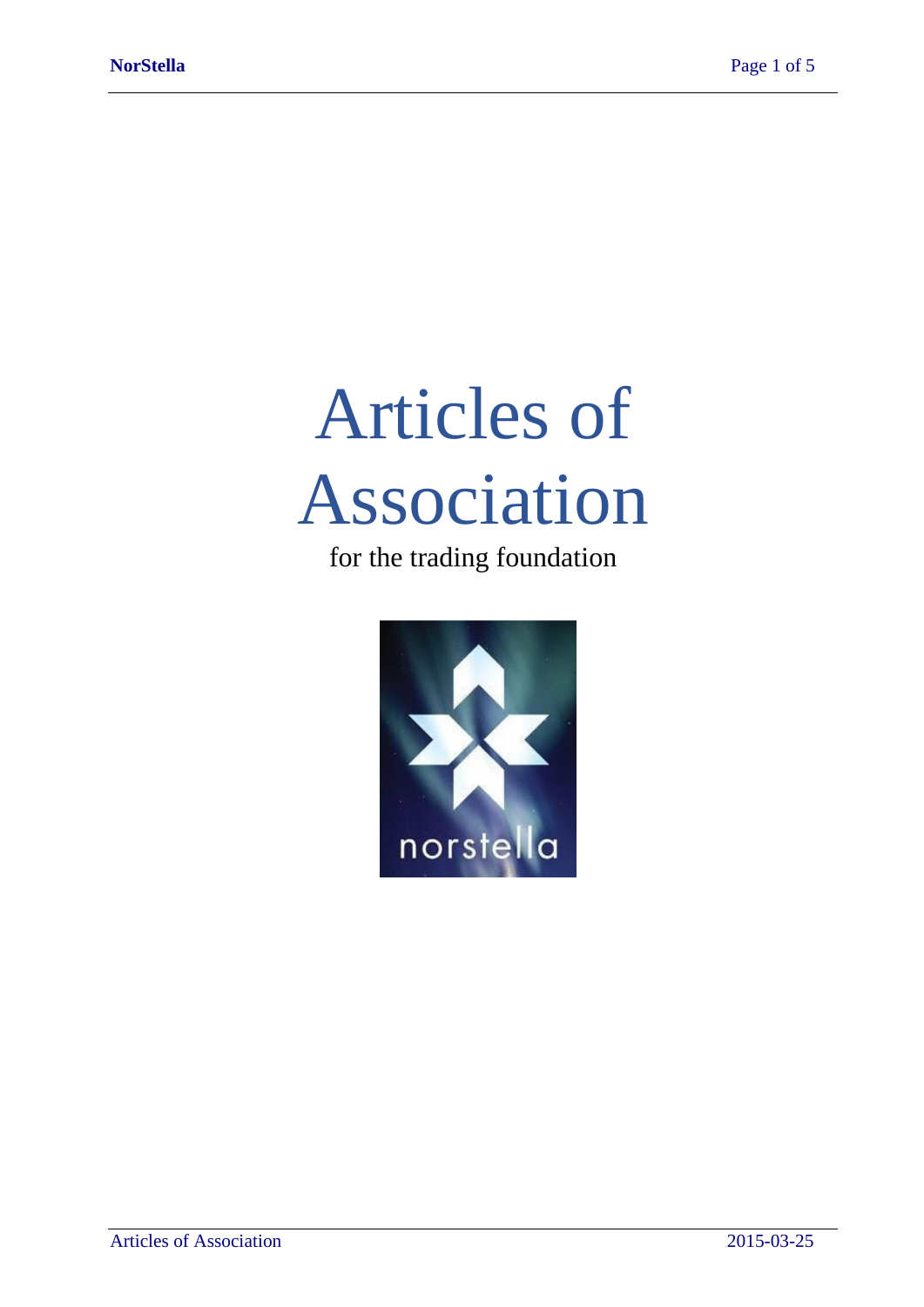# **SECTION 1 NAME AND LEGAL POSITION**

NorStella (Foundation for E-business and Trade Procedures) is a trading, socially beneficial foundation in accordance with the Act of 23 May 1980 no. 11 with amendments, most recently by the Act of 13 December 2013. The foundation is based in Oslo.

## **SECTION 2 OBJECTIVES**

#### MAIN OBJECTIVE:

For as many private and public companies as possible to be able to interact electronically in a seamless and secure technological environment.

#### OTHER OBJECTIVES:

Hereunder, NorStella shall:

- Be a mouthpiece for public and private users of electronic interaction and business operations;
- Be a driving force and initiator in areas in need of new or increased effort;
- Contribute to a greater understanding of the national importance of online businesses among politicians, the press and others of influence;
- Shed light on the role, plans and actions of the public sector and to help create predictable, globally harmonised (not least towards the EU) and desired framework conditions relevant to electronic interaction and business operations;
- Have a global perspective in the work of promoting transparency and standards;
- **Example 1** Stimulate for new application of technology as well as simplified procedures and effective processes;
- **Ensure that the activities are of practical value for Norwegian companies in regards** to electronic interaction and business operations.

#### **SECTION 3 TARGET GROUP**

The target group is private and public companies with a focus on electronic interaction and business operations, including simplified trading procedures and processes.

#### **SECTION 4 BUSINESS IDEA**

NorStella shall be the leading and unifying body for making Norway a leading nation in the use of electronic interaction and business operations and simplified procedures and processes.

#### **SECTION 5 STRATEGY**

The foundation's activities shall follow the strategy applicable at any given time, determined by the board (see Section 8 about the board's tasks).

## **SECTION 6 ORGANISATION**

The foundation is led by a board that is also responsible for the day-to-day operation.

#### **SECTION 7 THE BOARD'S COMPOSITION**

The board is the foundation's highest executive body and consists of a minimum of 4 and a maximum of 7 members, including the chairman and deputy chairman. The board members are elected for 2 years at a time. Re-elections may occur.

The board shall have as broad a composition as possible, and consist of representatives for the participants registered in the foundation, cf. Section 10.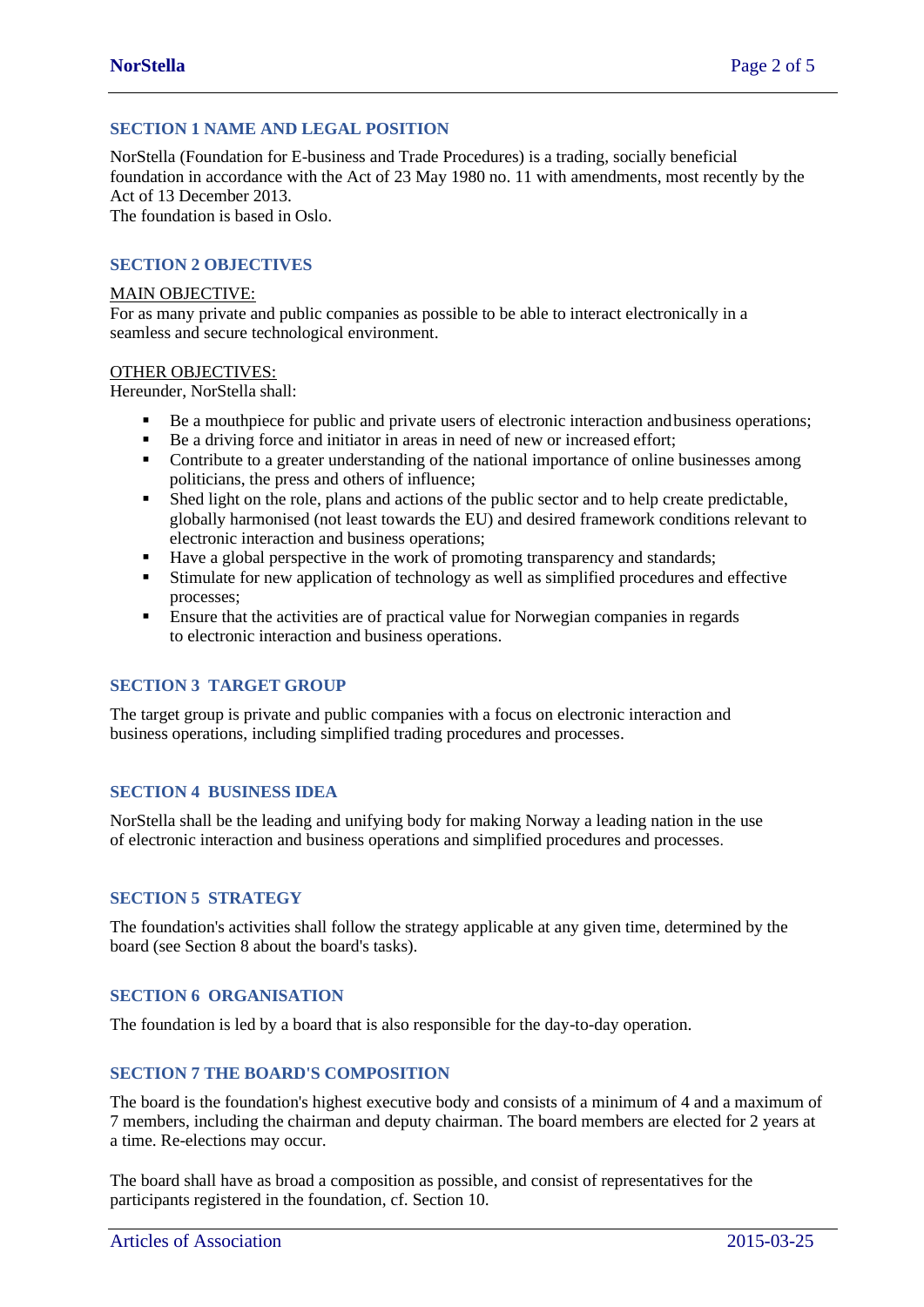A new board shall be appointed by the current board on the basis of the recommendations of the nomination committee.

The chairman and deputy chairman shall be elected by the board from the board members for up to 2 years at a time, on the basis of the recommendations of the nomination committee,

## **SECTION 8 THE BOARD'S TASKS**

The board is responsible for the general management and operation of the foundation. In particular, it is the board's responsibility to:

- 1. Ensure that the foundation conducts its business according to applicable laws;
- 2. Ensure that the foundation at all times has a strategy that is rooted in the objectives, target group and business idea;
- 3. Ensure that a budget is prepared for the coming period and that the business is adequately financed and has a self-sustaining economy and sound reserves;
- 4. Monitor the work of the foundation and follow up the profit development in relation to the approved budget;
- 5. Make decisions about the approval of profit and loss statements and balances;
- 6. Ensure that the composition of the foundation's staff is adapted to the tasks the foundation shall perform;
- 7. Hire and fire a general manager;
- 8. Prepare, and regularly revise, guidelines for the general manager;
- 9. Ensure that guidelines are prepared and revised for registered participants and service charge;
- 10. Prepare revised guidelines for the nomination committee;
- 11. Elect a board based on the recommendations of the nomination committee and following a statement from the annual participant forum;
- 12. Prepare the board's annual report and ensure that the accounting is audited;
- 13. Convene the annual participant forum.

#### **SECTION 9 BOARD MEETINGS**

The chairman of the board, or the person authorised by it, convenes a board meeting.

A meeting shall be convened if at least half or 3 of the board members, including the chairman or deputy chairman, so require.

The general manager shall participate in board meetings without having the right to vote unless he/she also holds a position that dictates otherwise.

The board has a quorum when at least half of the members, including the chairman or deputy chairman, are present. A board decision is made by a simple majority, except when amendments to the articles of association or terminations are made re. Section 13, and when electing a board, which requires a 2/3 majority at two subsequent board meetings. In the event of a tied vote, the acting chairman of the board has 2 votes.

The board is responsible for and makes decisions regarding all matters that are not assigned to the participant forum or any other forum appointed in accordance with these articles of association.

An extraordinary participant forum may be convened when at least half of the board members so require, or when at least 15% of the registered participants wish to comment on the foundation's work or require an investigation.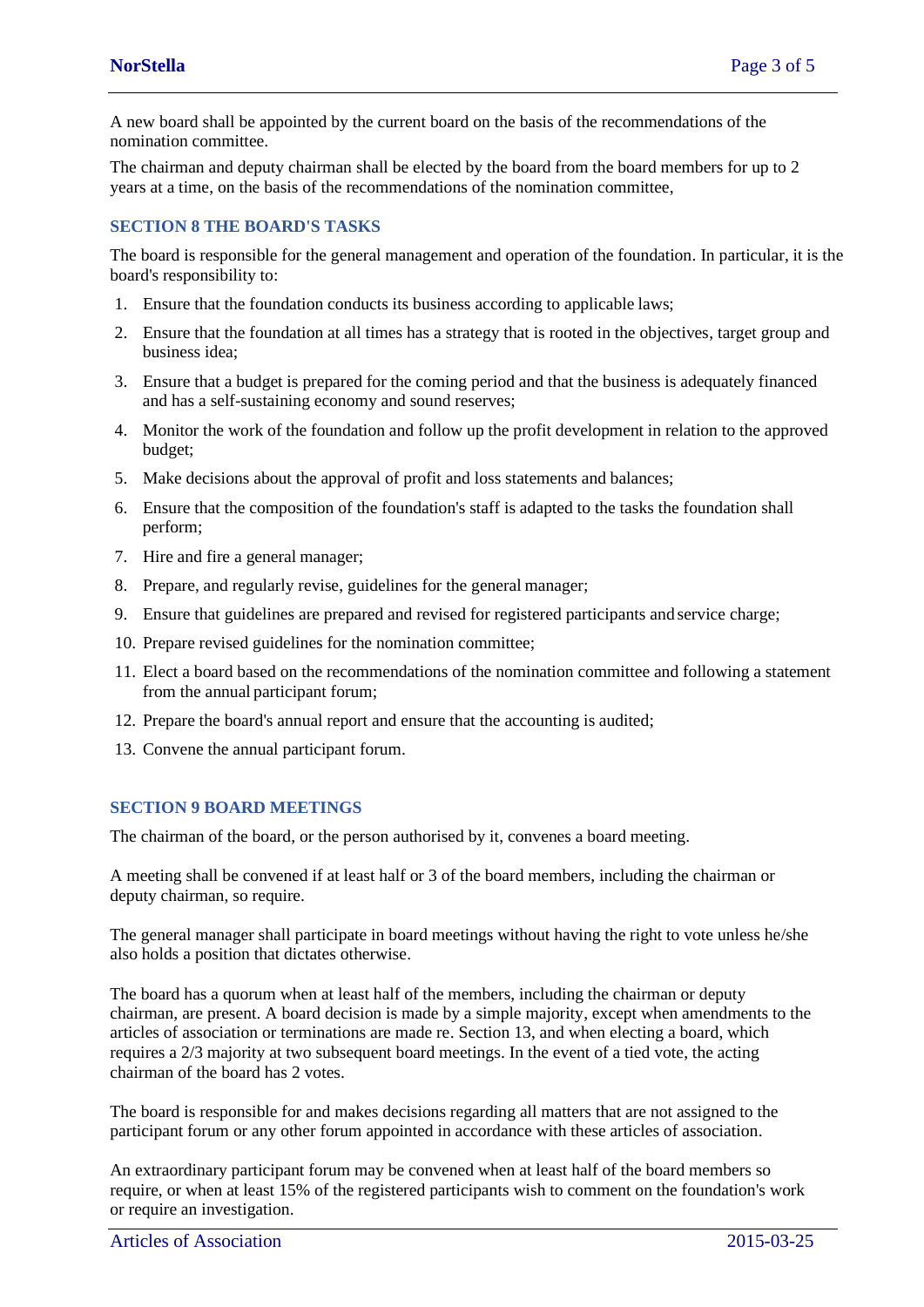#### **SECTION 10 THE ANNUAL PARTICIPANT FORUM**

The participant forum consists of representatives of registered participants in NorStella.

Registered participants are:

- a) Companies, organisations, public companies or persons registered as a participant in NorStella for payment of a fixed service fee;
- b) Others who, according to the opinion of the board, contribute to the work either through other financial support or a significant personal effort towards the foundation's work.

The participant forum is held before the end of the month of April, and notice is given at least 3 weeks in advance. The board may decide that the election of a nomination committee shall take place through electronic voting instead of by physical attendance.

Decisions of the participant forum are made by a simple majority, except when any transformation of the foundation is decided upon following a proposal from the board, when a majority of at least a 2/3 is required, cf. Section 13 of the articles of association. Each registered participant (company) has *only* one vote, but can attend with several representatives.

The participant forum shall address:

- 1. The election of a nomination committee;
- 2. The election of an accountant;
- 3. Decide the board's allowance;
- 4. Give any statements regarding the annual report, the annual accounts, the foundation's work and the board's composition;
- 5. Decide on any investigation of the foundation's work;
- 6. Make decisions about the transformation or termination of the foundation following proposal from the board.

## **SECTION 11 THE NOMINATION COMMITTEE**

A nomination committee of 3 members, including the nomination committee's chairman, shall be elected by the participant forum for up to 2 years at a time.

The nomination committee shall submit recommendations to the current board of any change to the board's composition, to new board members, including the board chairman, deputy chairman and members of the nomination committee.

For its recommendations, the nomination committee shall emphasise that NorStella's governing bodies have the broadest possible composition, both with regard to competence and representation from different areas of application, cf. Section 7, third paragraph, and otherwise follow the current guidelines for NorStella's nomination committee.

# **SECTION 12 CAPITAL**

On 1 January 2003, NorStella's founding capital was increased to NOK 200 000. It is included in the foundation's audited accounts of 31.12.2002.

The foundation's funds shall be managed by the board to the best of its judgment, to safeguard the foundation's objective as described in Section 1.

Articles of Association 2015-03-25 Public appropriations shall be managed in accordance with the guidelines issued by the granting